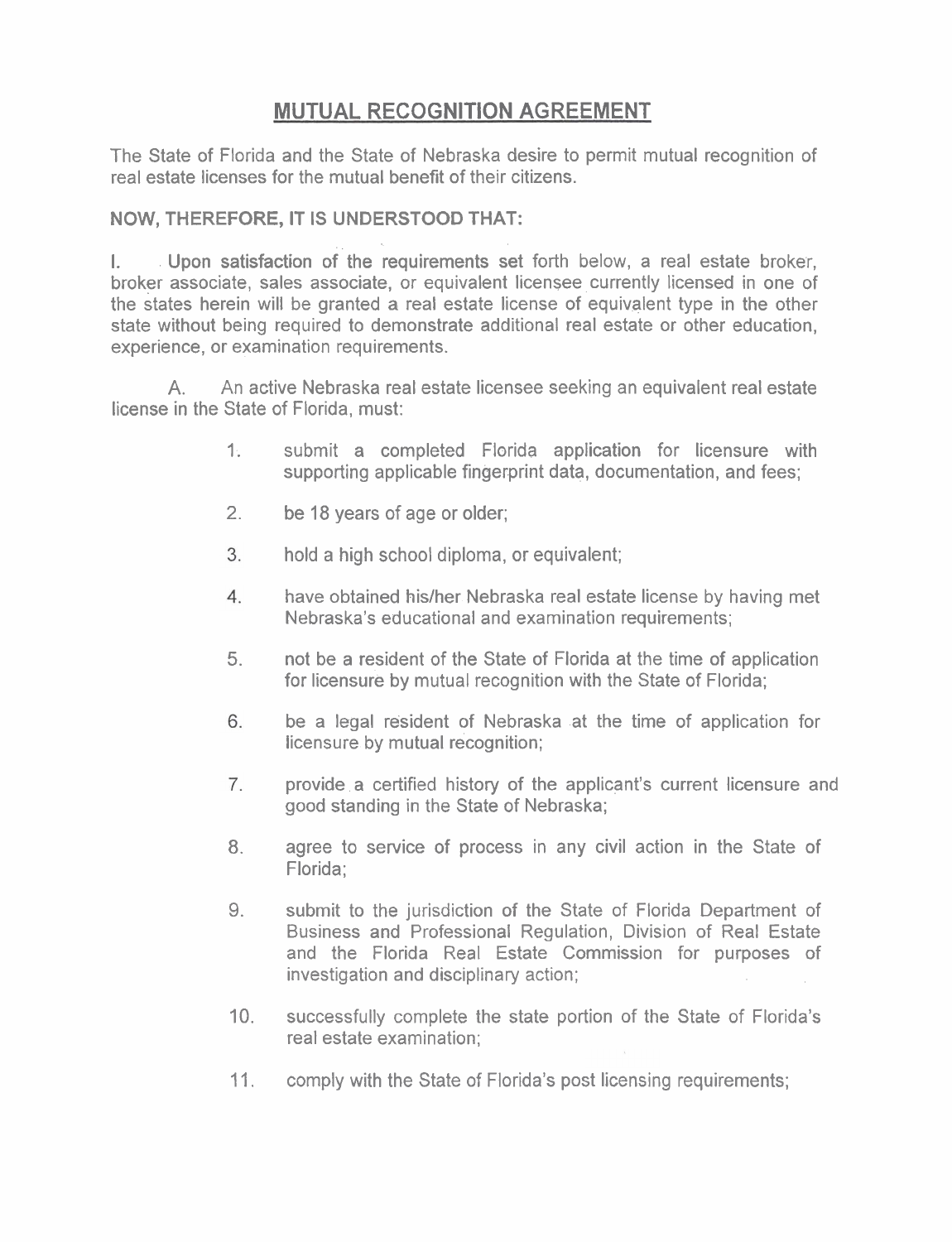- 12. comply with the State of Florida's continuing education course requirements;
- 13. agree to be bound by the Florida Statutes, the Florida Administrative Code, and any other rules and regulations applicable to Florida real estate licensees; and
- 14. . if a broker applicant, have held an active real estate license in the State of Nebraska for at least 12 months during the five years immediately preceding his/her application for mutual recognition licensure with the State of Florida.

6. A current Florida real estate licensee seeking an equivalent real estate license in Nebraska must:

- 1. submit a completed Nebraska application for licensure with supporting applicable fingerprint data, documentation, and fees;
- $2.$ be 19 years of age or older;
- $3.$ hold a high school diploma, or equivalent;
- $4.$ have obtained his/her Florida real estate license by having met Florida's educational and examination requirements;
- be a legal resident of Florida or moving directly from legal 5. residency in Florida to Nebraska at the time of application for licensure by mutual recognition with the State of Nebraska;
- 6. provide. a certified history of the applicant's current licensure and good standing in the State of Florida;
- agree to service of process in any civil action in the State of  $7<sub>1</sub>$ Nebraska;
- 8. agree to be bound by Nebraska's statutes, rules, and regulations applicable to Nebraska licensees;
- 9. submit to the jurisdiction of the Nebraska agency(ies), which are authorized to regulate real estate licensees in Nebraska for purposes of investigation and disciplinary action; and
- 10. comply with Nebraska's post license and continuing education requirements.

C. The certified licensure history required herein shall be issued by the applicable state agency in the state from which the applicant is applying and set forth: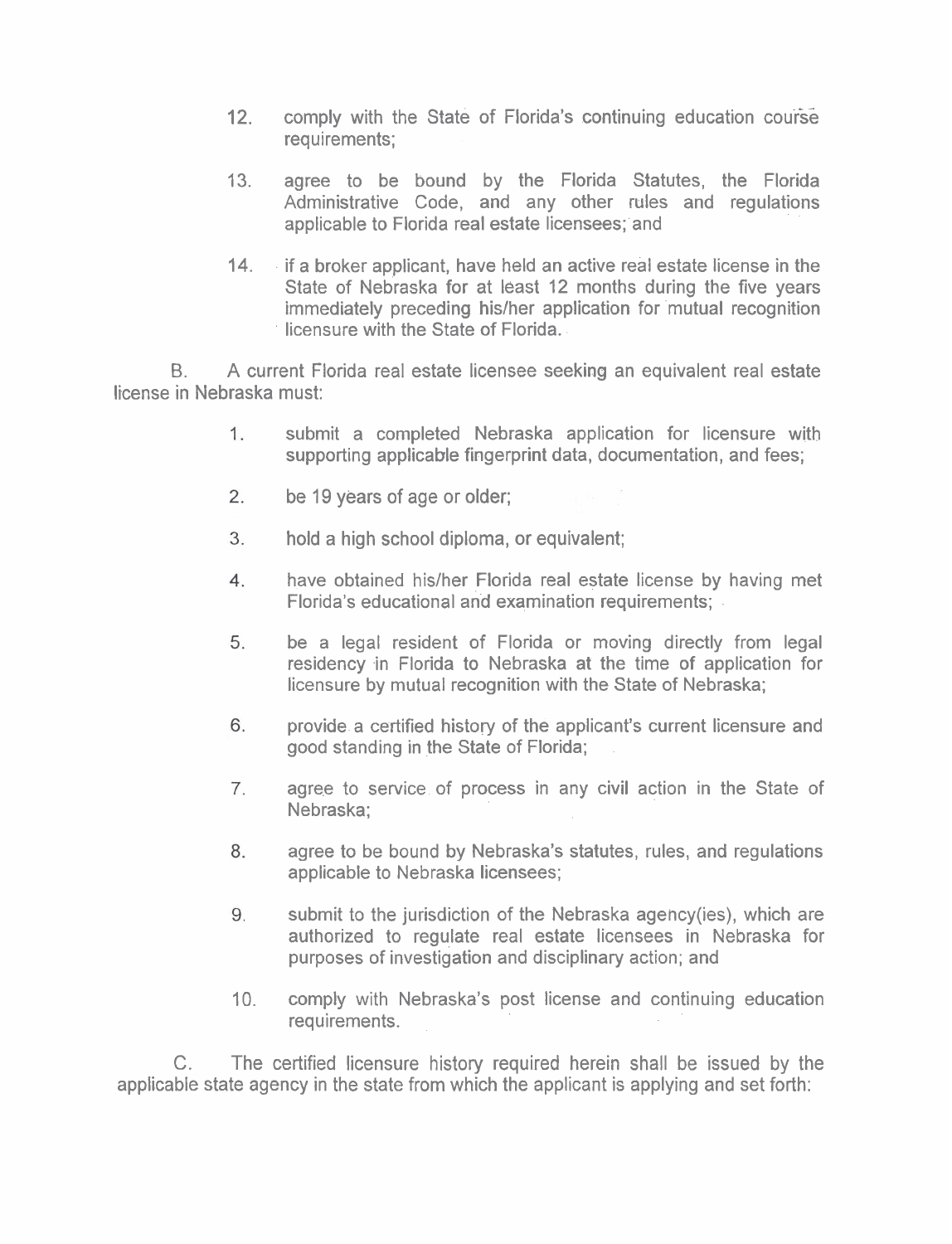- the applicant's name, legal entity or person with whom the  $1.$ applicant is associated or employed, business address, and residence address;
- $2.$ type of license held by the applicant and the license number;
- **3.** the commencement date of licensure and the expiration date of applicant's current license; and
- **4.** a complete record of any disciplinary action taken or disciplinary proceeding pending against the applicant.
- Each state's application shall contain or be accompanied by: D.
	- 1. ansirrevocable consent, to be signed by the applicant, that service  $\therefore$  of process in any action against the applicant arising out of the applicant's real estate activities in the state to which the applicant is applying may be made by delivery of the process on the administrator/director of the real estate licensing agency in such  $\textsf{state}_i$  and  $\textsf{state}_i$  . The state of  $\textsf{state}_i$
	- 2. an attest statement that the applicant has read and agrees to comply with all provisions of the real estate license laws and rules or regulations in the state in which the applicant is applying for licensure and to cooperate with any investigation by the licensing agency in such state with regard to allegations of violations of that state's real estate license law and rules or regulations.

II. Prior to performing any act requiring a real estate license in the state to which the applicant is applying, the applicant for a sales associate or broker associate license must provide proof as required by that state that the applicant will be actively and personally supervised by an active real estate broker licensed to practice in that state.

Ill. The two states agree to cooperate fully with regard to any investigation of the conduct of a licensee holding a license in both states pursuant to this Agreement and to promptly report to each other any disciplinary action taken against such licensee.

IV. The two states reserve the right to refuse to issue an applicant any license based upon the grounds provided in their respective real estate license law and rules or regulations.

V. Either state may terminate this Agreement upon giving at least sixty (60) days written notice to the other state.

VI. This Agreement shall become effective upon the signature and approval of the Chair of the Florida Real Estate Commission, the Director of Florida's Division of Real Estate, Department of Business & Professional Regulation, and the Chairperson and Director of the Nebraska Real Estate Commission.